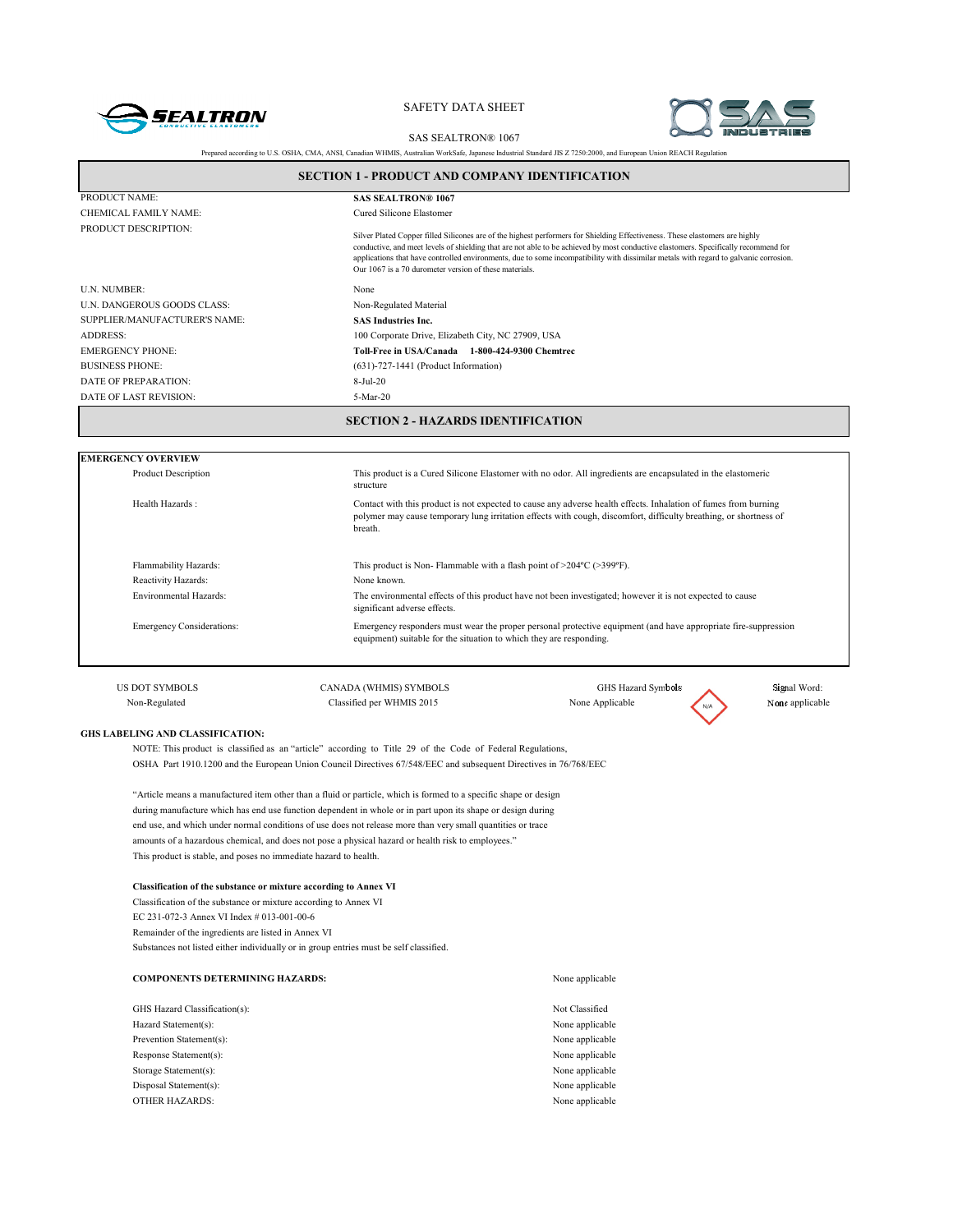



#### SAS SEALTRON® 1067

## **SECTION 3 - COMPOSITION and INFORMATION ON INGREDIENTS**

| <b>HAZARDOUS INGREDIENTS:</b>                                                                                                                               | $CAS \#$   | $EINECS \#$     | $ICSC \#$  | WT %              | <b>GHS CLASSIFICATION</b>   |
|-------------------------------------------------------------------------------------------------------------------------------------------------------------|------------|-----------------|------------|-------------------|-----------------------------|
| <b>Silver Plated Copper</b>                                                                                                                                 | Mixture    | Not Listed      | Not Listed | $30 - 75%$        | <b>NOT CLASSIFIED</b>       |
| Copper                                                                                                                                                      | 7440-50-8  | 231-159-6       | 240        | $80 - 90\%$       | <b>NOT CLASSIFIED</b>       |
| Silver                                                                                                                                                      | 7440-22-4  | $231 - 131 - 3$ | 0810       | $10 - 40\%$       | AQUATIC ACUTE/CHRONIC CAT 1 |
| Methylvinylpolysiloxane                                                                                                                                     | 68083-18-1 | 614-273-4       | Not Listed | $25 - 35\%$       | <b>NOT CLASSIFIED</b>       |
| Titanium Dioxide                                                                                                                                            | 13463-67-7 | 236-675-5       | Not Listed | ${}_{\leq 0.5\%}$ | <b>NOT CLASSIFIED</b>       |
| Black Iron Oxide                                                                                                                                            | 1317-61-9  | 215-277-5       | Not Listed | ${}_{\leq 0.5\%}$ | <b>NOT CLASSIFIED</b>       |
| Balance of other ingredients are non-hazardous or less than 1% in concentration (or 0.1% for carcinogens, reproductive toxins, or respiratory sensitizers). |            |                 |            |                   |                             |

# **SECTION 4 - FIRST-AID MEASURES**

EYE CONTACT: If product enters the eyes, open eyes while under gentle running water for at least 15 minutes. Seek medical attention if irritation develops.

SKIN CONTACT: Wash skin thoroughly after handling. Seek medical attention if irritation develops and persists. Remove contaminated clothing.

INHALATION: If breathing becomes difficult, remove victim to fresh air. If necessary, use artificial respiration to support vital functions.

Seek medical attention if breathing dificulty continues.

INGESTION: If product is swallowed, call physician or poison control center for most current information. If professionaladvice is not available,

do not induce vomiting. Never induce vomiting or give diluents (milk or water) to someone who is unconscious, having convulsions, or who cannot swallow.

Seek medical advice. Take a copy of the label and/or SDS with the victim to the health professional.

MEDICAL CONDITIONS AGGRAVATED BY EXPOSURE: None known

RECOMMENDATIONS TO PHYSICIANS: Treat symptoms and reduce over-exposure.

## **SECTION 5 - FIRE-FIGHTING MEASURES**

## **FLAMMABLE LIMITS (in air by volume, %): Lower (LEL): Not Applicable Upper (UEL): Not Applicable**

| FIRE EXTINGUISHING MATERIALS:                 | As appropriate for surrounding fire condition. Carbon dioxide, foam, dry<br>chemical, halon, water spray, sand, limestone powder. |                                                                                                                                                                                                                                                                                                                                                                                                                                     |              |             |  |  |
|-----------------------------------------------|-----------------------------------------------------------------------------------------------------------------------------------|-------------------------------------------------------------------------------------------------------------------------------------------------------------------------------------------------------------------------------------------------------------------------------------------------------------------------------------------------------------------------------------------------------------------------------------|--------------|-------------|--|--|
| UNUSUAL FIRE AND EXPLOSION<br><b>HAZARDS:</b> | This product is non-flammable with no known explosion hazards.                                                                    |                                                                                                                                                                                                                                                                                                                                                                                                                                     |              |             |  |  |
| Explosion Sensitivity to Mechanical Impact:   | Not Sensitive.                                                                                                                    |                                                                                                                                                                                                                                                                                                                                                                                                                                     |              |             |  |  |
| Explosion Sensitivity to Static Discharge:    | Not Sensitive.                                                                                                                    |                                                                                                                                                                                                                                                                                                                                                                                                                                     |              |             |  |  |
| <b>SPECIAL FIRE-FIGHTING PROCEDURES:</b>      | Incipient fire responders should wear eye protection. Structural                                                                  |                                                                                                                                                                                                                                                                                                                                                                                                                                     |              |             |  |  |
| <b>NFPA RATING SYSTEM</b>                     | environmentally sensitive areas.                                                                                                  | firefighters must wear Self-Contained Breathing Apparatus and full<br>protective equipment. Isolate materials not yet involved in the fire and<br>protect personnel. Move containers from fire area if this can be done<br>without risk; otherwise, cool with carefully applied water spray. If possible,<br>prevent runoff water from entering storm drains, bodies of water, or other<br>HAZARDOUS MATERIAL IDENTIFICATION SYSTEM |              |             |  |  |
| <b>HEALTH</b><br><b>REACTIVITY</b>            |                                                                                                                                   | <b>HEALTH HAZARD (BLUE)</b>                                                                                                                                                                                                                                                                                                                                                                                                         |              |             |  |  |
|                                               | <b>FLAMMABILITY HAZARD (RED)</b>                                                                                                  |                                                                                                                                                                                                                                                                                                                                                                                                                                     |              |             |  |  |
| <b>OTHER</b>                                  |                                                                                                                                   | PHYSICAL HAZARD (YELLOW)                                                                                                                                                                                                                                                                                                                                                                                                            |              |             |  |  |
|                                               |                                                                                                                                   | PROTECTIVE EQUIPMENT                                                                                                                                                                                                                                                                                                                                                                                                                |              |             |  |  |
|                                               | <b>EYES</b>                                                                                                                       | <b>RESPIRATORY</b>                                                                                                                                                                                                                                                                                                                                                                                                                  | <b>HANDS</b> | <b>BODY</b> |  |  |

For Routine Industrial Use and Handling Applications

See Sect 8 See Sect 8

1

0

0

Hazard Scale: 0 = Minimal 1 = Slight 2 = Moderate 3 = Serious 4 = Severe \* = Chronic hazard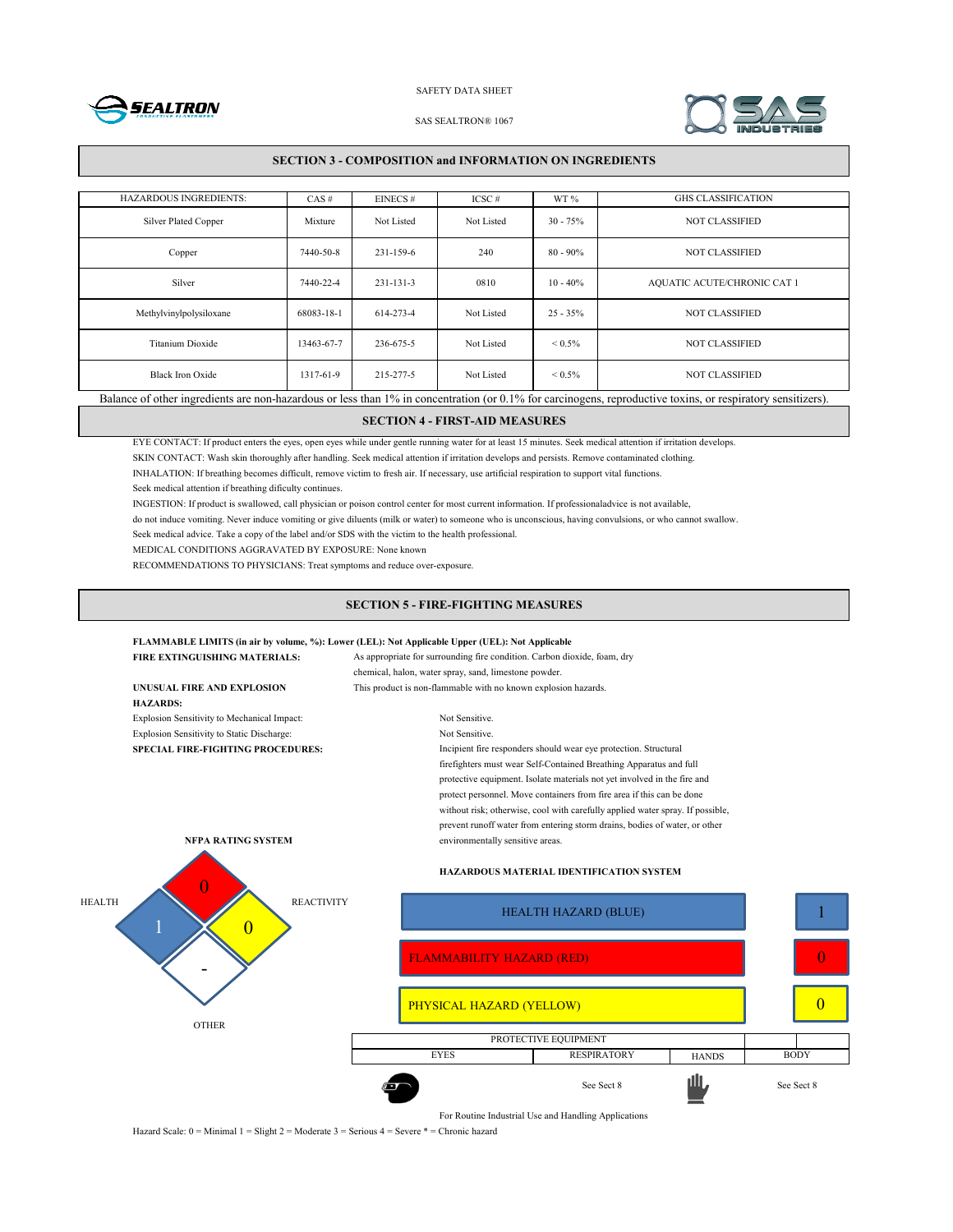

SAS SEALTRON® 1067



## **SECTION 6 - ACCIDENTAL RELEASE MEASURES**

PERSONAL PRECAUTIONS, PROTECTIVE EQUIPMENT AND EMERGENCY PROCEDURES: Wear suitable protective clothing, gloves and eye/face protection. Evacuate personnel to safe areas. Do not touch or walk through spilled material.

ENVIRONMENTAL PRECAUTIONS: Construct a dike to prevent spreading. Runoff from fire control or dilution water may cause pollution. Spills may be reportable to the National Response Center (800-424-8802) and to state and/or local agencies.

SPILL AND LEAK RESPONSE: Pick-up spilled article for re-use, recycling or disposal. This product contains Silver and Aluminum and must be disposed of properly.

Dispose of in accordance with U.S. Federal, State, and local hazardous waste disposal regulations and those of Canada and its Provinces, those of Australia, Japan and EU Member States (see Section 13, Disposal Considerations)

# **SECTION 7 - HANDLING and STORAGE**

PRECAUTIONS FOR SAFE HANDLING: Wash thoroughly after handling this product. STORAGE AND HANDLING PRACTICES: Store in a cool, dry well-ventilated area below 115ºF. Protect from physical damage.

**SPECIFIC USES:** Silver Plated Copper filled Silicones are of the highest performers for Shielding Effectiveness. These elastomers are highly conductive, and meet levels of shielding that are not able to be achieved by most conductive elastomers. Specifically recommend for applications that have controlled environments, due to some incompatibility with dissimilar metals with regard to galvanic corrosion. Our 1067 is a 70 durometer version of these materials.

#### **SECTION 8 - EXPOSURE CONTROLS - PERSONAL PROTECTION**

# **EXPOSURE LIMITS/GUIDELINES:**

| Chemical Name | $CAS \#$  | <b>ACGIH TWA</b>        | <b>OSHA TWA</b>                                                                                                  | WEEL                                                        |
|---------------|-----------|-------------------------|------------------------------------------------------------------------------------------------------------------|-------------------------------------------------------------|
| Copper        | 7440-50-8 | $mg/m^3$ (dust)         | $0.2 \text{ mg/m}^3 \text{ (fumes)}; 1 \mid 0.2 \text{ mg/m}^3 \text{ (fumes)}; 1 \text{ mg/m}^3 \text{ (dust)}$ | $0.2 \text{ mg/m}^3$ (fumes); 1 mg/m <sup>3</sup><br>(dust) |
| Silver        | 7440-22-4 | $0.1$ mg/m <sup>3</sup> | $0.1$ mg/m <sup>3</sup>                                                                                          | $0.1$ mg/m <sup>3</sup>                                     |
|               | ۰         |                         |                                                                                                                  | -                                                           |

Currently, International exposure limits are not established for the components of this product. Please check with competent authority in each country for the most recent limits in place.

VENTILATION AND ENGINEERING CONTROLS: Use with adequate ventilation to ensure exposure levels are maintained below the limits provided above. Use local exhaust ventilation to control airborne vapor. Ensure eyewash/safety shower stations are available near areas where this product is used.

The following information on appropriate Personal Protective Equipment is provided to assist employers in complying with OSHA regulations found in 29 CFR Subpart I (beginning at 1910.132) or equivalent standard of Canada, or standards of EU member states (including EN 149 for respiratory PPE, and EN 166 for face/eye protection), and those of Japan. Please reference applicable regulations and standards for relevant details.

RESPIRATORY PROTECTION: Not normally required with this product. Maintain airborne contaminant concentrations below guidelines listed above, if applicable. If necessary, use only respiratory protection authorized in the U.S. Federal OSHA Respiratory Protection Standard (29 CFR 1910.134), equivalent U.S. State standards, Canadian CSA Standard Z94.4-93, the European Standard EN149, or EU member states.

EYE PROTECTION: Safety glasses or chemical goggles as appropriate to prevent eye contact.

If necessary, refer to U.S. OSHA 29 CFR 1910.133 or appropriate Canadian Standards

.

SKIN PROTECTION: Use chemical resistant gloves to prevent skin contact. If necessary, refer to U.S. OSHA 29 CFR 1910.138 or appropriate Standards of Canada or appropriate Standards of the EU, Australian Standards, or relevant Japanese Standards.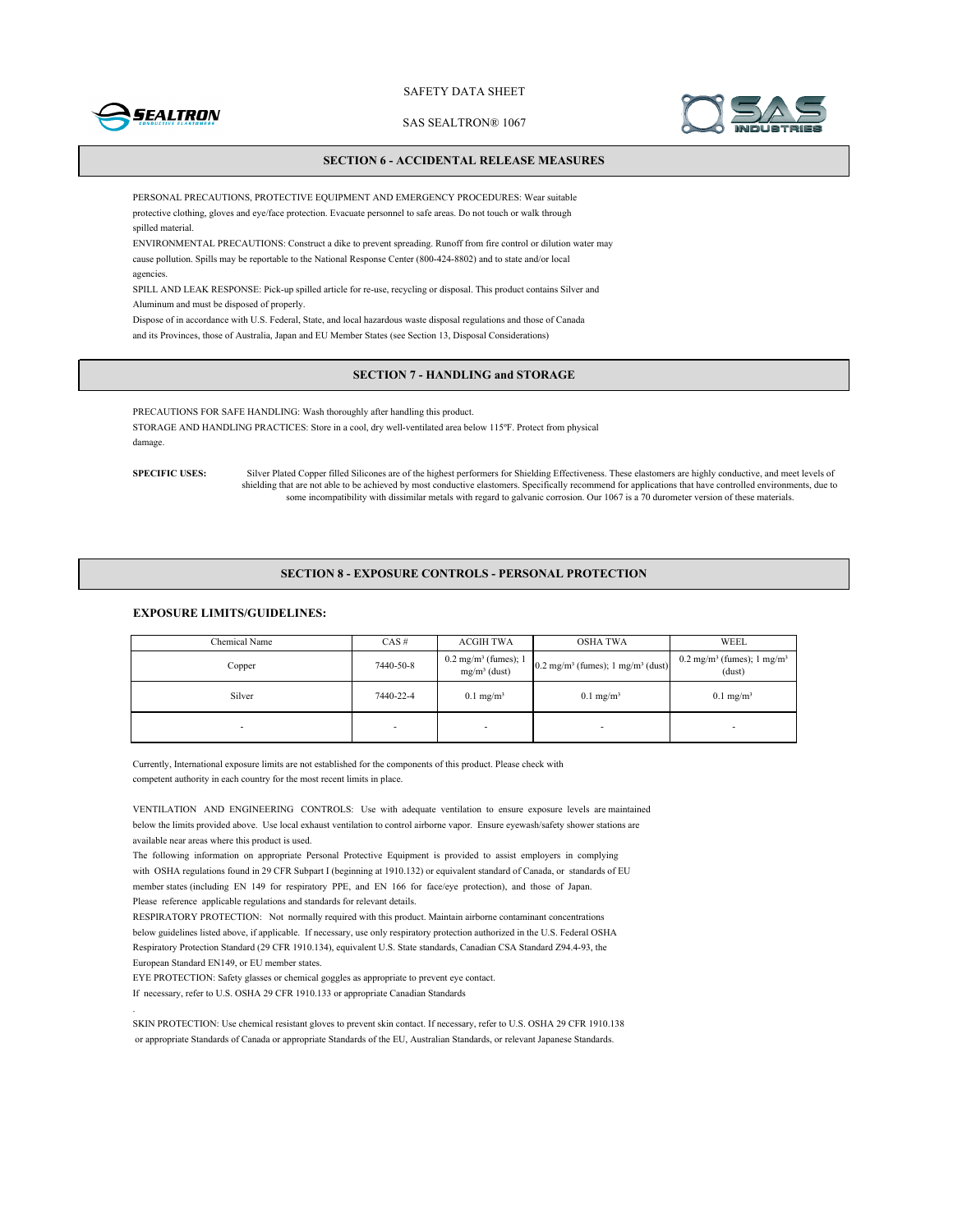

### SAS SEALTRON® 1067

#### **SECTION 9 - PHYSICAL AND CHEMICAL PROPERTIES**

**PHYSICAL STATE:** Solid **APPEARANCE & ODOR:** Tan-Brown with no odor **ODOR THRESHOLD (PPM):** None **FLASH POINT:** >204°C (>399°F) **FLAMMABLE LIMITS (in air by volume, %):** Lower (LEL): Not Applicable Upper (UEL): Not Applicable **AUTOIGNITION TEMPERATURE:** Not Applicable **VAPOR PRESSURE (mmHg):** Not Available **DENSITY:** Not Available **EVAPORATION RATE (nBuAc = 1):** Not Available **BOILING POINT (C°):** Not Available **FREEZING POINT (C°):** Not Available **pH:** Not Available **SPECIFIC GRAVITY 20°C: (WATER =1):** Not Available **SOLUBILITY IN WATER (%):** Non-Soluble **VISCOSITY:** Not Available **EXPLOSIVE PROPERTIES:** Not Available **OXIDISING PROPERTIES:** Not Available

## **SECTION 10 - STABILITY AND REACTIVITY**

**REACTIVITY:**<br> **REACTIVITY:**<br> **Product is stable STABILITY:** Product is stable<br>DECOMPOSITION PRODUCTS: When heated to when heated to a stable **MATERIALS WITH WHICH SUBSTANCE IS INCOMPATIBLE:**<br> **HAZARDOUS POLYMERIZATION:** Will not occur. **HAZARDOUS POLYMERIZATION:** Will not occur.<br> **CONDITIONS TO AVOID:** Heat and open flame **CONDITIONS TO AVOID:** 

When heated to decomposition this product produces obnoxious and toxic fumes None known

## **SECTION 11 - TOXICOLOGICAL INFORMATION**

Based on available data, the classification criteria are not met Based on available data, the classification criteria are not met Based on available data, the classification criteria are not met Based on available data, the classification criteria are not met Based on available data, the classification criteria are not met Based on available data, the classification criteria are not met Based on available data, the classification criteria are not met Based on available data, the classification criteria are not met Based on available data, the classification criteria are not met Based on available data, the classification criteria are not met

**SUSPECTED CANCER AGENT:** None of the ingredients are found on the following lists: FEDERAL OSHA Z LIST, NTP, CAL/OSHA, IARC and therefore is not considered to be, nor suspected to be a cancer-causing agent by these agencies. **IRRITANCY OF PRODUCT:** Contact with this product may be irritating to exposed skin and eyes.<br>**SENSITIZATION OF PRODUCT:** This product is not considered a skin sensitizer. **SENSITIZATION OF PRODUCT:**<br> **REPRODUCTIVE TOXICITY INFORMATION:** No information concerning the effects of this m No information concerning the effects of this product and its components on the human reproductive system.

# **SECTION 12 - ECOLOGICAL INFORMATION**

**ALL WORK PRACTICES MUST BE AIMED AT ELIMINATING ENVIRONMENTAL CONTAMINATION.**

TOXICITY: No specific data available on this product.

Reproductive toxicity STOT-single exposure STOT-repeated exposure Aspiration hazard

Acute toxicity Skin corrosion / irritation Serious eye damage / irritation Respiratory or skin sensitization Germ cell mutagenicity Carcinogenicity

PERSISTENCE AND DEGRADABILITY: No specific data available on this product.

BIOACCUMULATIVE POTENTIAL: No specific data available on this product.

MOBILITY IN SOIL: No specific data available on this product.

RESULTS OF PBT AND vPvB ASSESSMENT: No specific data available on this product.

OTHER ADVERSE EFFECTS: No specific data available on this product.

WATER ENDANGERMENT CLASS: May be water endangering in accordance with EU Guideline 91/155-EWG. Do not allow

product to reach ground water, water course or sewage system. At present there are no ecotoxicological assessments for this product.

**TOXICITY DATA: Toxicity data is not available for this product:** No LD50 Data Available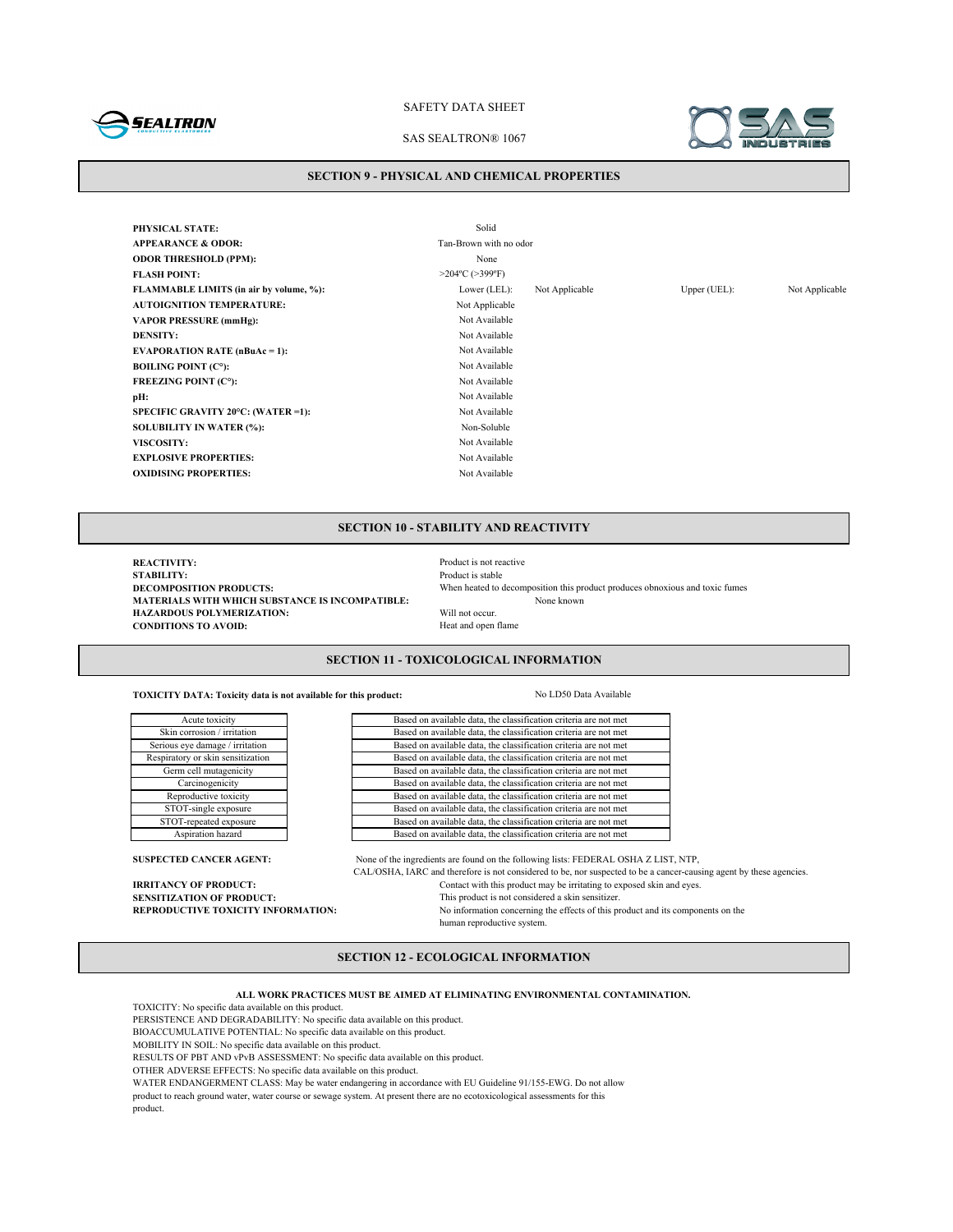



SAS SEALTRON® 1067

#### **SECTION 13 - DISPOSAL CONSIDERATIONS**

PREPARING WASTES FOR DISPOSAL: Waste disposal must be in accordance with appropriate Federal, State, and local regulations, those of Canada, Australia, EU Member States and Japan. RCRA WASTE CODE: None known EU WASTE CODE: None known

## **SECTION 14 - TRANSPORTATION INFORMATION**

# US DOT; IATA; IMO; ADR:

THIS PRODUCT IS NOT CLASSIFIED AS DANGEROUS GOODS AS DEFINED BY 49 CFR 172.101 BY THE U.S. DEPARTMENT OF TRANSPORTATION.

PROPER SHIPPING NAME: Non-Regulated Material HAZARD CLASS NUMBER and DESCRIPTION: None UN IDENTIFICATION NUMBER: None PACKING GROUP: None DOT LABEL(S) REQUIRED: None NORTH AMERICAN EMERGENCY RESPONSE GUIDEBOOK NUMBER (2016): None MARINE POLLUTANT: This product does not contain ingredients that are classified by the DOT as a Marine Pollutant (as defined by 49 CFR 172.101, Appendix B)

TRANSPORT CANADA, TRANSPORTATION OF DANGEROUS GOODS REGULATIONS: This product is not classified as Dangerous Goods, per regulations of Transport Canada. INTERNATIONAL AIR TRANSPORT ASSOCIATION (IATA): This product is not classified as Dangerous Goods, by rules of IATA: INTERNATIONAL MARITIME ORGANIZATION (IMO) DESIGNATION: This product is not classified as Dangerous Goods by the International Maritime Organization. EUROPEAN AGREEMENT CONCERNING THE INTERNATIONAL CARRIAGE OF DANGEROUS GOODS BY ROAD (ADR):

This product is not classified by the United Nations Economic Commission for Europe to be dangerous goods.

#### **SECTION 15 - REGULATORY INFORMATION**

#### **UNITED STATES REGULATIONS**

SARA REPORTING REQUIREMENTS: This product is subject to the reporting requirements of Sections 302, 304 and 313 of Title III of the Superfund Amendments and Reauthorization Act., as follows: None

TSCA: All components in this product are listed on the US Toxic Substances Control Act (TSCA) inventory of chemicals.<br>
SARA 311/312: Acute Health: No Fire: No Reactivity SARA 311/312: Acute Health: No Chronic Health: No Fire: No Reactivity: No

U.S. SARA THRESHOLD PLANNING QUANTITY:

The default Federal SDS submission and inventory requir There are no specific Threshold Planning Quantities for this product.

U.S. CERCLA REPORTABLE QUANTITY (RQ): None

CALIFORNIA SAFE DRINKING WATER AND TOXIC ENFORCEMENT ACT (PROPOSITION 65):

| <b>Chemical Name</b> | `AS-No    | California Prop. 65 |
|----------------------|-----------|---------------------|
| Dioxide              | 3463-67-7 | mogen               |
|                      |           | -                   |

CANADIAN REGULATIONS:

CANADIAN DSL/NDSL INVENTORY STATUS: All of the components of this product are on the DSL Inventory

CANADIAN ENVIRONMENTAL PROTECTION ACT (CEPA) PRIORITIES SUBSTANCES LISTS: No component of this

product is on the CEPA First Priorities Substance Lists.

CANADIAN WHMIS CLASSIFICATION and SYMBOLS: Classified per WHMIS 2015.

EUROPEAN ECONOMIC COMMUNITY INFORMATION:

EU LABELING AND CLASSIFICATION:

Classification of the mixture according to Regulation (EC) No 1272/2008. See section 2 for details.

AUSTRALIAN INFORMATION FOR PRODUCT:

AUSTRALIAN INVENTORY OF CHEMICAL SUBSTANCES (AICS) STATUS: All components of this product are listed on the AICS.

STANDARD FOR THE UNIFORM SCHEDULING OF DRUGS AND POISONS: Not applicable.

JAPANESE INFORMATION FOR PRODUCT:

JAPAN INDUSTRIAL SAFETY AND HEALTH LAW: This product has been classified per the Japan Industrial Safety and Health Law. See Section 2 for the GHS Classification.

INTERNATIONAL CHEMICAL INVENTORIES:

Listing of the components on individual country Chemical Inventories is as follows:

| Libing of the components on marviguar country Chemical Inventories is as follows. |                                  |
|-----------------------------------------------------------------------------------|----------------------------------|
| Asia-Pac:                                                                         | All ingredients Listed or Exempt |
| Australian Inventory of Chemical Substances (AICS):                               | All ingredients Listed or Exempt |
| Korean Existing Chemicals List (ECL):                                             | All ingredients Listed or Exempt |
| Japanese Existing National Inventory of Chemical Substances (ENCS):               | All ingredients Listed or Exempt |
| Philippines Inventory if Chemicals and Chemical Substances (PICCS):               | All ingredients Listed or Exempt |
| Swiss Giftliste List of Toxic Substances:                                         | All ingredients Listed or Exempt |
| U.S. TSCA:                                                                        | All ingredients Listed or Exempt |
|                                                                                   |                                  |